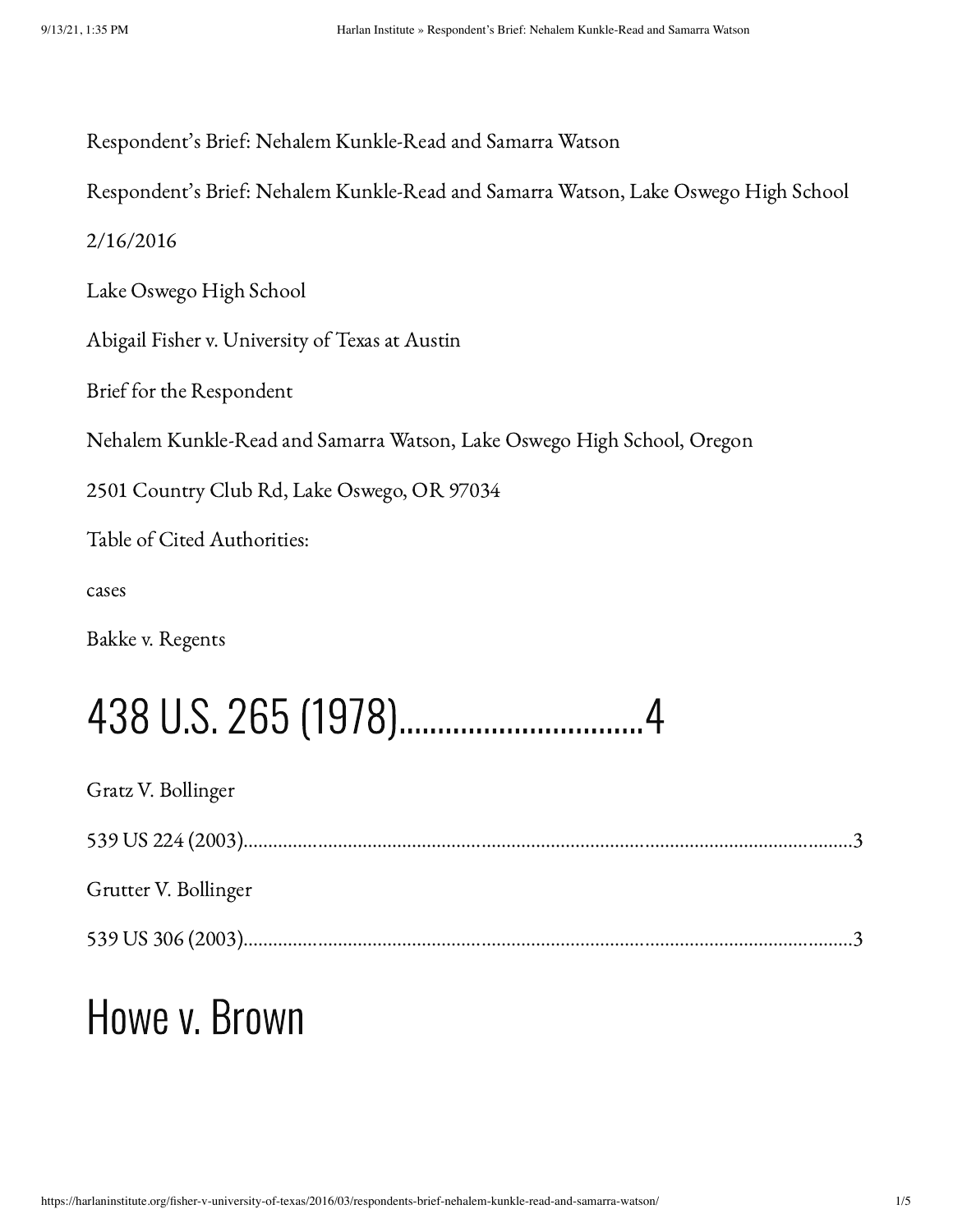# 319 F. Supp. 862 (N.D. Ohio 1970)……………………………………………………………………………………

## 3

Statement of Argument

In the case of Abigail Fisher v. University of Texas at Austin, race conscious affirmative action is consistent with the Fourteenth Amendment to the United States Constitution. In 1938, the United States V. Carolene Products case determining New Deal legislation constitutionality established different levels of judicial scrutiny in its fourth footnote. With this understanding, racial discrimination is considered under strict scrutiny and regulations must be narrowly tailored to serve a compelling state interest. This standard was established during Grutter v. Bollinger. These requirements were specified under the ruling of the Gratz V. Bollinger and Grutter V. Bollinger cases, in which affirmative action efforts were accepted as long as they did not follow a mechanistic system. In Abigail Fisher v. University of Texas at Austin, the petitioner, Abigail Fisher, argued before the court saying that her denial to the University of Texas was the result of racial discrimination, as the University's affirmative action policy clearly violated the equal protection clause under the 14th amendment. However, we agree with the fifth circuit ruling that the University's policy is narrowly tailored and serves a compelling state interest of developing a diverse learning community.

#### Argument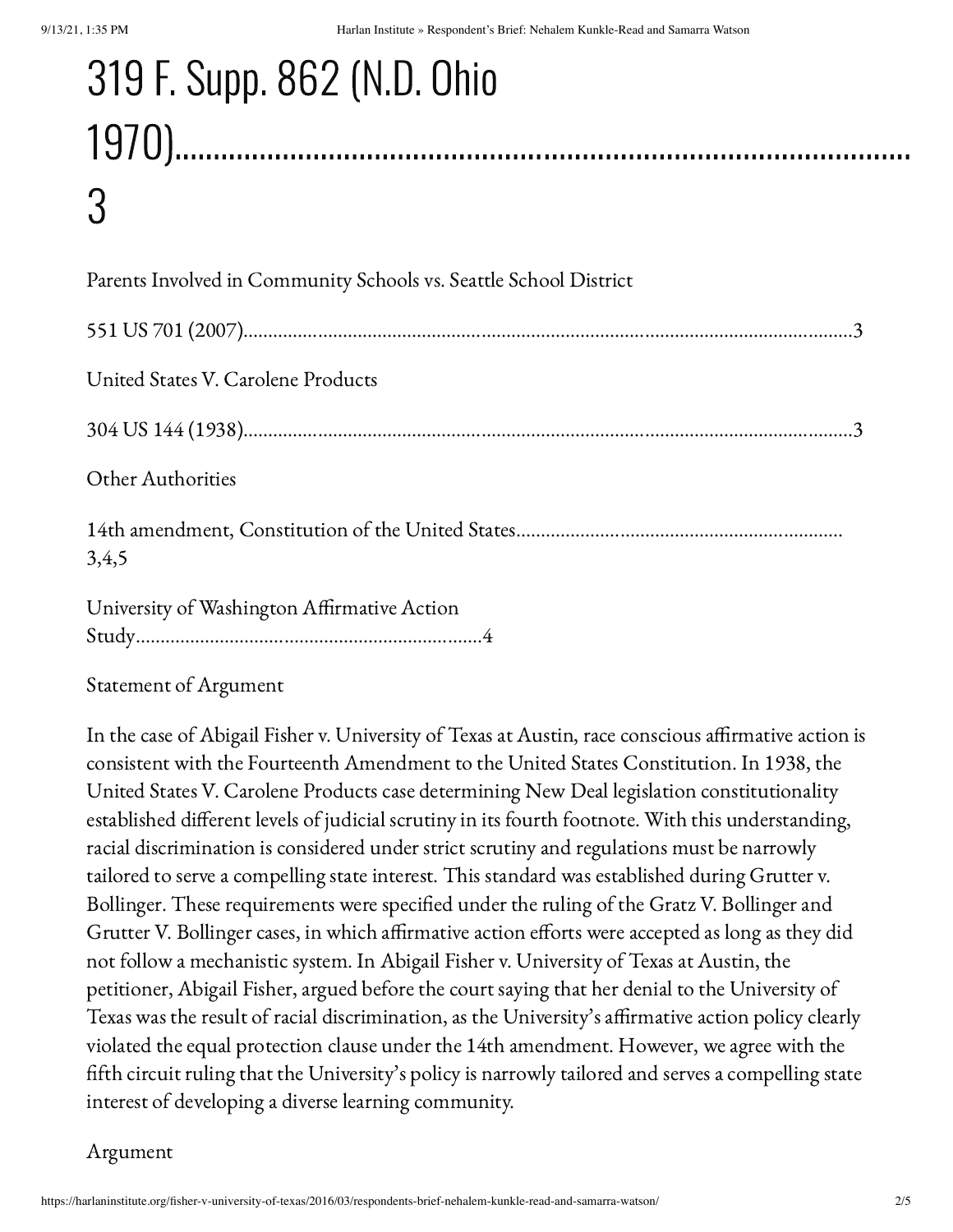I. Affirmative action is established to fulfill a compelling state interest

In the 1970 case Howe v. Brown, the court held that affirmative action should be applied to equal protection and voting rights cases. Compelling state interest includes keeping citizens safe and protecting individual rights defined by the constitution. Although there is no brightline rule defining compelling state interest, affirmative action clearly fulfills this role. Because the purpose of affirmative action is to provide opportunity to minority students who may not otherwise have the means to receive a higher level education, supporters of affirmative action argue that it serves to combat the long lasting effects of discrimination and encourage future generations from reverting back to a society divided strictly by race. The court ruled in favor of affirmative action during California vs. Bakke, stating, "Racial and ethnic classifications of any sort are inherently suspect and call for the most exacting judicial scrutiny. While the goal of achieving a diverse student body is sufficiently compelling to justify consideration of race in admissions decisions under some circumstances, petitioner's special admissions program, which forecloses consideration to persons like respondent, is unnecessary to the achievement of this compelling goal, and therefore invalid under the Equal Protection Clause." In 2007, the supreme court ruled that in the case of Parents Involved vs. Seattle Schools, the school district's attempts to balance the schools with ethnically diverse students were unconstitutional because there was no compelling state interest present. However, in the case of Abigail Fisher v. University of Texas at Austin, rather than transporting students from campus to campus in an attempt to desegregate as many schools attempted following the Brown v. Board of Education decision, affirmative action could be the difference between a student receiving the opportunity to beat the odds and secure a brighter future.

### II. The protocol for affirmative action at the University of Texas at Austin is narrowly tailored

Affirmative action policies are followed in order to promote a more diverse learning environment that promotes future equality. This goal is established by the government and the program is narrowly tailored to accomplish its purpose. A white student argued that he had not been given the right to equal protection of the laws because after he was denied from UC medical school while other minority candidates took his spot. The court found that Bakke had not been provided equal protection because the school's goals were too quota driven. In this case, affirmative action was allowed as long as it was not quota driven.

Affirmative action policies have proven to be the only effective way to promote such diversity. Affirmative action is currently banned among all public universities in California, Washington, Michigan, Nebraska, Arizona, and Oklahoma. A study conducted by the University of Washington in 2013 revealed that minority students had a 23% drop in acceptance to schools that banned affirmative action. There are a few alternative methods to accepting minority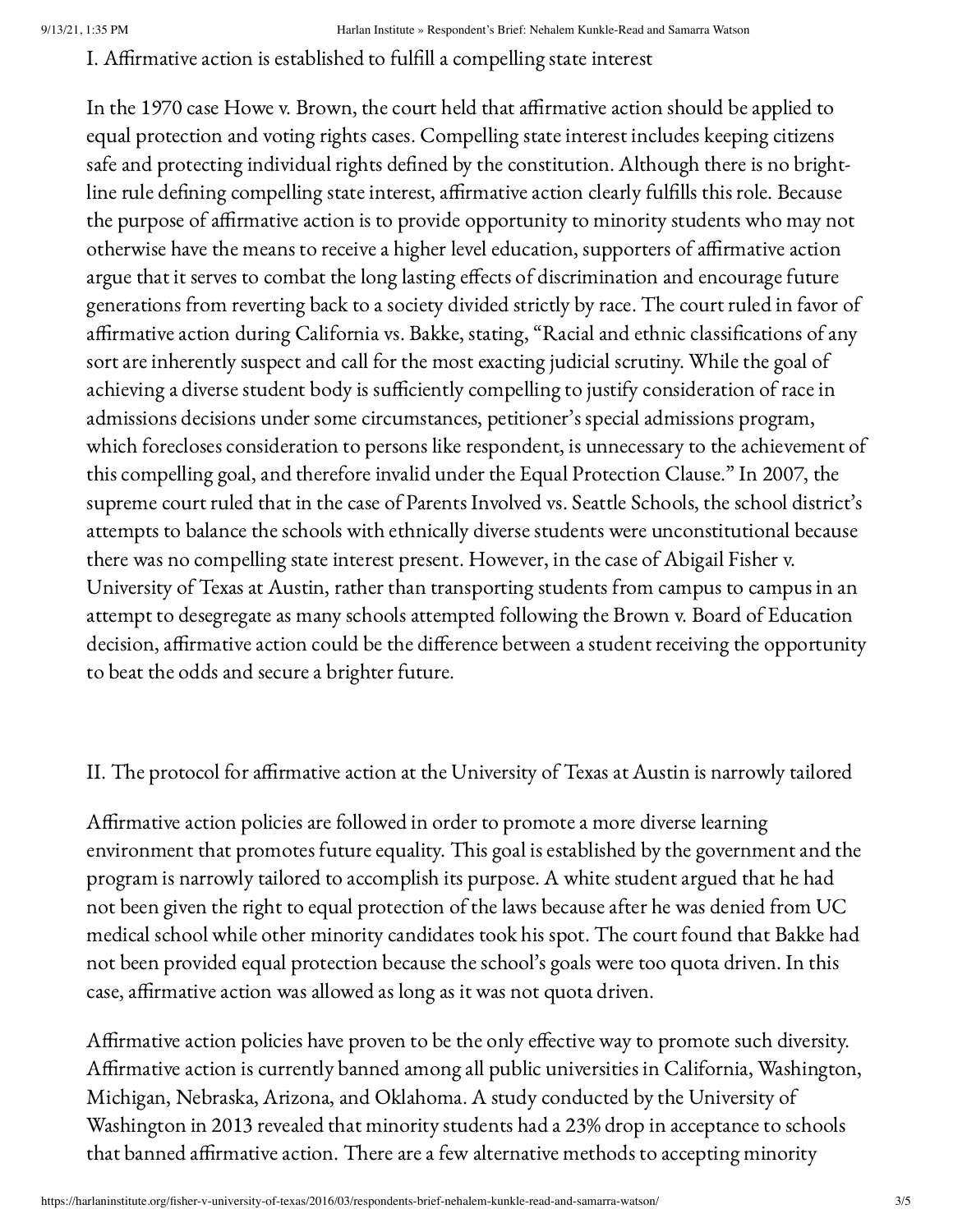#### 9/13/21, 1:35 PM Harlan Institute » Respondent's Brief: Nehalem Kunkle-Read and Samarra Watson

students, however, they have proven to be unsuccessful relative to affirmative action policies. Schools have made an attempt to recruit minority students, use percentage plans, and by accepting students of a lower economic status, hoping that it will in turn help minority students. When asked whether these alternative methods were effective, Mark Long, researcher from University of Washington, stated, "they are partially helpful, but they are not fully effective in restoring the minority share that would've been admitted under affirmative action." According to his research, "41 percent of the minority share that was lost by eliminating affirmative action." No other methods made an impact as astounding as affirmative action itself, proving that it is the only method that can effectively fulfill its purpose.

III. The equal protection clause of the 14th amendment was created with the purpose of protecting minorities

The fourteenth amendment was drafted in the wake of the Civil War in order to protect the rights of the freed slaves. It sought equal protection to the men and women who were freed and was a response to discrimination that the slaves would face after their freedom. There is a belief that slavery and the discrimination that followed, opened a gap between the minority groups that is still present. The compelling interest for schools is to reach a critical amount of diversity on their campuses. Writing for the majority, Justice Sandra Day O'Connor wrote that the Constitution "does not prohibit the law school's narrowly tailored use of race in admissions decisions to further a compelling interest in obtaining the educational benefits that flow from a diverse student body." The Michigan school's goal was to obtain a "critical mass" of racially diverse students on campus, it was different from the illegal hard-line quota in Bakke. And also, very importantly, Justice O'Connor mentions that this kind of racial affirmative action is not meant to last forever, she predicted that "25 years [after this case], the use of racial preferences will no longer be necessary to further the interest approved today."

IV. Abigail Fisher lacks standing in the Abigail Fisher v. University of Texas at Austin case

Abigail Fisher has no standing in her case against the University of Texas at Austin. At the federal level legal actions cannot be bought simply because an individual is unhappy or displeased with the outcome of a government action. Further, by the time that this case had gone to court Abigail had enrolled and began school at a different university, Louisiana State University, and graduated in 2012. "The only thing I missed out on was my post-graduation years," she told The New York [Times](http://www.nytimes.com/2012/10/09/us/supreme-court-to-hear-case-on-affirmative-action.html) in 2012. "Just being in a network of UT graduates would have been a really nice thing to be in. And I probably would have gotten a better job offer had I gone to UT." Abigail is quoted claiming that the only harm she suffered was "probably" getting a better job offer had she gone to UT. University of Texas at Austin also states that only 5 Black/Latino students with lower grades and test scores were admitted into the university, while 42 students were white. Fisher also claimed that the 10% plan was unconstitutional, yet the court found that the case of Grutter confronted a similar program and found that